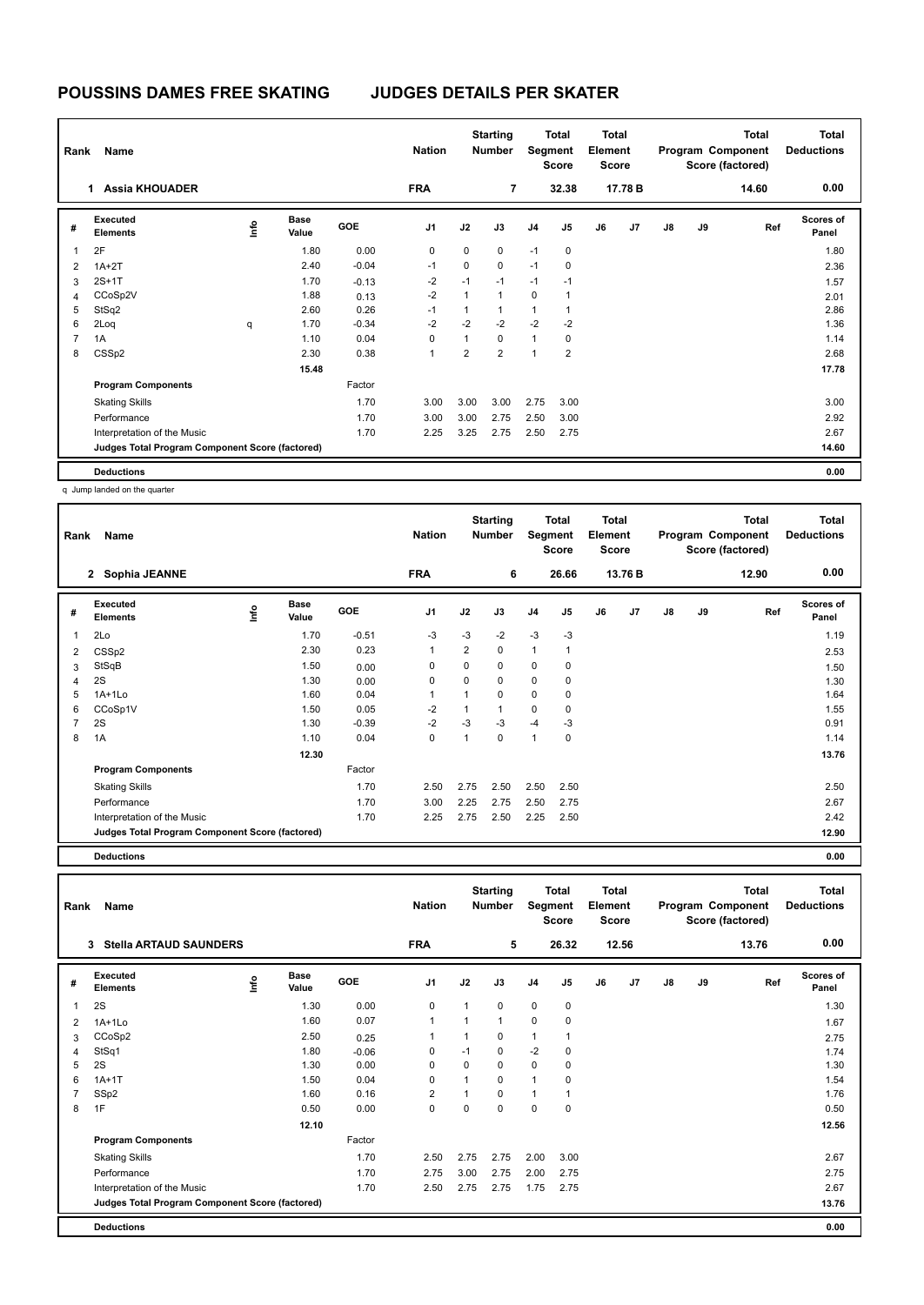| Rank           | Name                                            |       |                      |            | <b>Nation</b>  |                | <b>Starting</b><br><b>Number</b> |                | Total<br>Segment<br><b>Score</b> | <b>Total</b><br>Element<br><b>Score</b> |       | <b>Total</b><br>Program Component<br>Score (factored) |    |       | <b>Total</b><br><b>Deductions</b> |
|----------------|-------------------------------------------------|-------|----------------------|------------|----------------|----------------|----------------------------------|----------------|----------------------------------|-----------------------------------------|-------|-------------------------------------------------------|----|-------|-----------------------------------|
|                | 4 Noemy CHENNELL                                |       |                      |            | <b>FRA</b>     |                | 1                                |                | 24.27                            |                                         | 11.61 |                                                       |    | 13.16 | $-0.50$                           |
| #              | Executed<br><b>Elements</b>                     | lnfo  | <b>Base</b><br>Value | <b>GOE</b> | J <sub>1</sub> | J2             | J3                               | J <sub>4</sub> | J <sub>5</sub>                   | J6                                      | J7    | $\mathsf{J}8$                                         | J9 | Ref   | <b>Scores of</b><br>Panel         |
| 1              | $1A+1L0$                                        |       | 1.60                 | 0.00       | 0              | 0              | $\mathbf 0$                      | $\mathbf 0$    | $\mathbf 0$                      |                                         |       |                                                       |    |       | 1.60                              |
| $\overline{2}$ | CSS <sub>p2</sub>                               |       | 2.30                 | 0.08       | 0              | $\overline{2}$ | $\mathbf{1}$                     | $-1$           | 0                                |                                         |       |                                                       |    |       | 2.38                              |
| 3              | 2S<                                             | $\,<$ | 1.04                 | $-0.21$    | $-2$           | $-2$           | $-2$                             | $-2$           | $-2$                             |                                         |       |                                                       |    |       | 0.83                              |
| $\overline{4}$ | 2S<                                             | $\,<$ | 1.04                 | $-0.52$    | $-5$           | $-5$           | $-5$                             | $-5$           | $-5$                             |                                         |       |                                                       |    |       | 0.52                              |
| 5              | 1A                                              |       | 1.10                 | $-0.04$    | $-1$           | $-1$           | $\mathbf 0$                      | 0              | 0                                |                                         |       |                                                       |    |       | 1.06                              |
| 6              | StSq1                                           |       | 1.80                 | $-0.06$    | $-1$           | 0              | $\mathbf 0$                      | $-1$           | 0                                |                                         |       |                                                       |    |       | 1.74                              |
| $\overline{7}$ | $1F+1T$                                         |       | 0.90                 | 0.00       | $\mathbf 0$    | $\Omega$       | $\Omega$                         | $\mathbf 0$    | $\mathbf 0$                      |                                         |       |                                                       |    |       | 0.90                              |
| 8              | CCoSp2                                          |       | 2.50                 | 0.08       | 0              | 1              | $\mathbf 0$                      | 0              | $\overline{1}$                   |                                         |       |                                                       |    |       | 2.58                              |
|                |                                                 |       | 12.28                |            |                |                |                                  |                |                                  |                                         |       |                                                       |    |       | 11.61                             |
|                | <b>Program Components</b>                       |       |                      | Factor     |                |                |                                  |                |                                  |                                         |       |                                                       |    |       |                                   |
|                | <b>Skating Skills</b>                           |       |                      | 1.70       | 2.25           | 2.25           | 2.50                             | 2.25           | 2.75                             |                                         |       |                                                       |    |       | 2.33                              |
|                | Performance                                     |       |                      | 1.70       | 3.00           | 2.75           | 2.75                             | 2.50           | 3.00                             |                                         |       |                                                       |    |       | 2.83                              |
|                | Interpretation of the Music                     |       |                      | 1.70       | 2.75           | 2.50           | 2.50                             | 2.25           | 3.00                             |                                         |       |                                                       |    |       | 2.58                              |
|                | Judges Total Program Component Score (factored) |       |                      |            |                |                |                                  |                |                                  |                                         |       |                                                       |    |       | 13.16                             |
|                | <b>Deductions</b>                               |       | Falls:               | $-0.50$    |                |                |                                  |                |                                  |                                         |       |                                                       |    |       | $-0.50$                           |

< Under-rotated jump

| Rank           | Name                                            |             |                      |         | <b>Nation</b> |          | <b>Starting</b><br><b>Number</b> | Segment        | <b>Total</b><br><b>Score</b> | <b>Total</b><br>Element<br><b>Score</b> |         |               |    | <b>Total</b><br>Program Component<br>Score (factored) | <b>Total</b><br><b>Deductions</b> |
|----------------|-------------------------------------------------|-------------|----------------------|---------|---------------|----------|----------------------------------|----------------|------------------------------|-----------------------------------------|---------|---------------|----|-------------------------------------------------------|-----------------------------------|
|                | <b>Ivetta NAVASARDYAN</b><br>5                  |             |                      |         | <b>FRA</b>    |          | 8                                |                | 24.20                        |                                         | 12.60 B |               |    | 12.60                                                 | $-1.00$                           |
| #              | Executed<br><b>Elements</b>                     | <u>info</u> | <b>Base</b><br>Value | GOE     | J1            | J2       | J3                               | J <sub>4</sub> | J5                           | J6                                      | J7      | $\mathsf{J}8$ | J9 | Ref                                                   | <b>Scores of</b><br>Panel         |
| 1              | $2S+1T<<$                                       | <<          | 1.30                 | $-0.39$ | -3            | $-3$     | $-3$                             | $-3$           | $-3$                         |                                         |         |               |    |                                                       | 0.91                              |
| 2              | CCoSp2V                                         |             | 1.88                 | $-0.94$ | -5            | $-5$     | $-5$                             | -5             | $-5$                         |                                         |         |               |    |                                                       | 0.94                              |
| 3              | StSqB                                           |             | 1.50                 | 0.00    | $-1$          | $\Omega$ | 0                                | $\pmb{0}$      | 0                            |                                         |         |               |    |                                                       | 1.50                              |
| 4              | 2S                                              |             | 1.30                 | 0.00    | 0             | 1        | 0                                | 0              | 0                            |                                         |         |               |    |                                                       | 1.30                              |
| 5              | $1A+1Lo$                                        |             | 1.60                 | 0.00    | 0             | 1        | 0                                | $\mathbf 0$    | 0                            |                                         |         |               |    |                                                       | 1.60                              |
| 6              | 2T                                              |             | 1.30                 | $-0.65$ | $-5$          | $-5$     | $-5$                             | $-5$           | $-5$                         |                                         |         |               |    |                                                       | 0.65                              |
| $\overline{7}$ | CSS <sub>p2</sub>                               |             | 2.30                 | 0.23    | 0             | 2        | $\mathbf{1}$                     | $\mathbf{1}$   | 1                            |                                         |         |               |    |                                                       | 2.53                              |
| 8              | 1A                                              |             | 1.10                 | 0.07    | $\mathbf 0$   | 1        | 0                                | 1              | 1                            |                                         |         |               |    |                                                       | 1.17                              |
|                |                                                 |             | 12.28                |         |               |          |                                  |                |                              |                                         |         |               |    |                                                       | 12.60                             |
|                | <b>Program Components</b>                       |             |                      | Factor  |               |          |                                  |                |                              |                                         |         |               |    |                                                       |                                   |
|                | <b>Skating Skills</b>                           |             |                      | 1.70    | 2.50          | 2.50     | 2.75                             | 2.50           | 2.75                         |                                         |         |               |    |                                                       | 2.58                              |
|                | Performance                                     |             |                      | 1.70    | 2.50          | 2.50     | 2.50                             | 2.75           | 2.00                         |                                         |         |               |    |                                                       | 2.50                              |
|                | Interpretation of the Music                     |             |                      | 1.70    | 2.00          | 2.75     | 2.50                             | 2.50           | 2.00                         |                                         |         |               |    |                                                       | 2.33                              |
|                | Judges Total Program Component Score (factored) |             |                      |         |               |          |                                  |                |                              |                                         |         |               |    |                                                       | 12.60                             |
|                | <b>Deductions</b>                               |             | Falls:               | $-1.00$ |               |          |                                  |                |                              |                                         |         |               |    |                                                       | $-1.00$                           |

<< Downgraded jump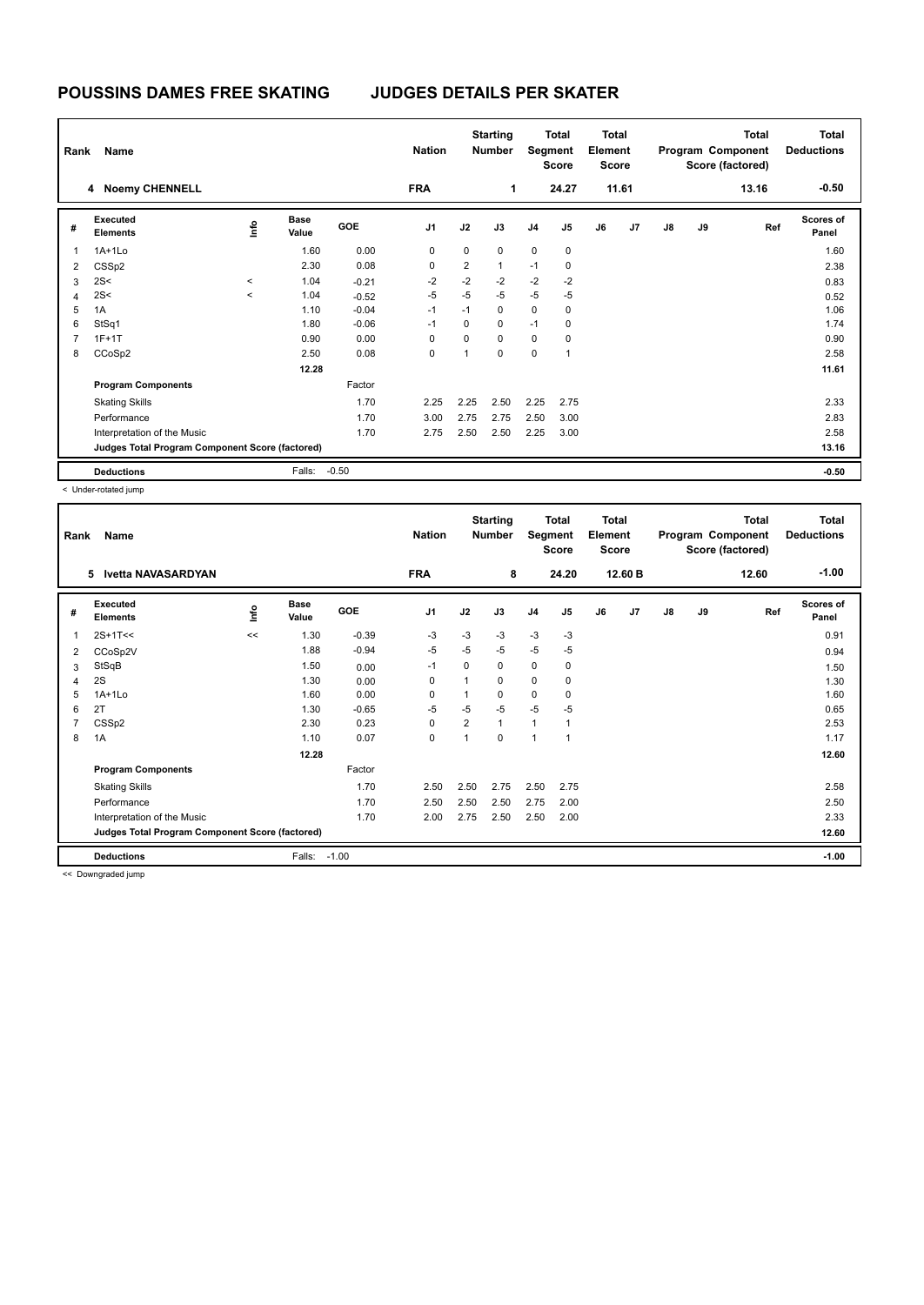| Rank         | Name                                            |      | <b>Nation</b>        |            | <b>Starting</b><br><b>Number</b> | Segment      | <b>Total</b><br><b>Score</b> | <b>Total</b><br>Element<br><b>Score</b> |                |    | Total<br>Program Component<br>Score (factored) |    | Total<br><b>Deductions</b> |       |                           |
|--------------|-------------------------------------------------|------|----------------------|------------|----------------------------------|--------------|------------------------------|-----------------------------------------|----------------|----|------------------------------------------------|----|----------------------------|-------|---------------------------|
|              | <b>Agathe VERNHES</b><br>6                      |      |                      |            | <b>FRA</b>                       |              | $\mathbf{2}$                 |                                         | 23.49          |    | 11.02                                          |    |                            | 12.47 | 0.00                      |
| #            | Executed<br><b>Elements</b>                     | lnfo | <b>Base</b><br>Value | <b>GOE</b> | J <sub>1</sub>                   | J2           | J3                           | J <sub>4</sub>                          | J <sub>5</sub> | J6 | J7                                             | J8 | J9                         | Ref   | <b>Scores of</b><br>Panel |
| $\mathbf{1}$ | 1A                                              |      | 1.10                 | 0.00       | $\mathbf 0$                      | $\mathbf 0$  | $\mathbf{1}$                 | $\mathbf 0$                             | $\mathbf 0$    |    |                                                |    |                            |       | 1.10                      |
| 2            | $1A+1L0$                                        |      | 1.60                 | 0.04       | 0                                | 1            | 0                            | 1                                       | 0              |    |                                                |    |                            |       | 1.64                      |
| 3            | 2Sq                                             | q    | 1.30                 | $-0.43$    | $-4$                             | $-5$         | $-2$                         | $-4$                                    | $-2$           |    |                                                |    |                            |       | 0.87                      |
| 4            | SSp2                                            |      | 1.60                 | 0.21       | $\overline{2}$                   | $\mathbf{1}$ | $\mathbf{1}$                 | $\overline{2}$                          | 1              |    |                                                |    |                            |       | 1.81                      |
| 5            | $1Lz+1T$                                        |      | 1.00                 | 0.00       | 0                                | 1            | 0                            | $\mathbf 0$                             | 0              |    |                                                |    |                            |       | 1.00                      |
| 6            | 1F                                              |      | 0.50                 | 0.00       | 0                                | $\mathbf{1}$ | $\Omega$                     | $\mathbf 0$                             | 0              |    |                                                |    |                            |       | 0.50                      |
| 7            | StSq1                                           |      | 1.80                 | $-0.12$    | $\Omega$                         | 0            | $-1$                         | $-1$                                    | $-1$           |    |                                                |    |                            |       | 1.68                      |
| 8            | CCoSp2                                          |      | 2.50                 | $-0.08$    | $-2$                             | $\mathbf 0$  | $\mathbf 0$                  | $\mathbf 0$                             | $-1$           |    |                                                |    |                            |       | 2.42                      |
|              |                                                 |      | 11.40                |            |                                  |              |                              |                                         |                |    |                                                |    |                            |       | 11.02                     |
|              | <b>Program Components</b>                       |      |                      | Factor     |                                  |              |                              |                                         |                |    |                                                |    |                            |       |                           |
|              | <b>Skating Skills</b>                           |      |                      | 1.70       | 1.75                             | 2.50         | 2.25                         | 1.75                                    | 2.75           |    |                                                |    |                            |       | 2.17                      |
|              | Performance                                     |      |                      | 1.70       | 2.50                             | 3.00         | 2.50                         | 2.25                                    | 2.75           |    |                                                |    |                            |       | 2.58                      |
|              | Interpretation of the Music                     |      |                      | 1.70       | 2.50                             | 3.00         | 2.50                         | 2.00                                    | 2.75           |    |                                                |    |                            |       | 2.58                      |
|              | Judges Total Program Component Score (factored) |      |                      |            |                                  |              |                              |                                         |                |    |                                                |    |                            |       | 12.47                     |
|              | <b>Deductions</b>                               |      |                      |            |                                  |              |                              |                                         |                |    |                                                |    |                            |       | 0.00                      |

q Jump landed on the quarter

| Rank | Name                                            |             |                      | <b>Nation</b> |                | <b>Starting</b><br><b>Number</b> | Segment | <b>Total</b><br><b>Score</b> | <b>Total</b><br>Element<br>Score |    |      |               | Total<br>Program Component<br>Score (factored) | Total<br><b>Deductions</b> |                           |
|------|-------------------------------------------------|-------------|----------------------|---------------|----------------|----------------------------------|---------|------------------------------|----------------------------------|----|------|---------------|------------------------------------------------|----------------------------|---------------------------|
|      | 7 Lea GUERRAH                                   |             |                      |               | <b>FRA</b>     |                                  | 3       |                              | 22.28                            |    | 9.68 |               |                                                | 12.60                      | 0.00                      |
| #    | <b>Executed</b><br><b>Elements</b>              | <u>info</u> | <b>Base</b><br>Value | GOE           | J <sub>1</sub> | J2                               | J3      | J <sub>4</sub>               | J <sub>5</sub>                   | J6 | J7   | $\mathsf{J}8$ | J9                                             | Ref                        | <b>Scores of</b><br>Panel |
| 1    | 2S                                              |             | 1.30                 | 0.09          | 0              | 1                                | 1       | $\mathbf{1}$                 | 0                                |    |      |               |                                                |                            | 1.39                      |
| 2    | $1A+1T$                                         |             | 1.50                 | 0.04          | 0              | 1                                | 1       | 0                            | 0                                |    |      |               |                                                |                            | 1.54                      |
| 3    | 1T                                              |             | 0.40                 | $-0.15$       | $-4$           | $-3$                             | $-2$    | $-4$                         | $-5$                             |    |      |               |                                                |                            | 0.25                      |
| 4    | CCoSp1V                                         |             | 1.50                 | $-0.25$       | -3             | 1                                | $-2$    | $-2$                         | $-1$                             |    |      |               |                                                |                            | 1.25                      |
| 5    | 2S                                              |             | 1.30                 | $-0.35$       | $-2$           | $-3$                             | $-2$    | -4                           | -3                               |    |      |               |                                                |                            | 0.95                      |
| 6    | StSq1                                           |             | 1.80                 | 0.00          | 1              | 0                                | 0       | 0                            | 0                                |    |      |               |                                                |                            | 1.80                      |
|      | $1F+1Lo$                                        |             | 1.00                 | 0.00          | 0              | 1                                | 0       | $\mathbf 0$                  | 0                                |    |      |               |                                                |                            | 1.00                      |
| 8    | <b>CUSpB</b>                                    |             | 1.50                 | 0.00          | $-2$           | 0                                | 0       | $\mathbf 0$                  | 0                                |    |      |               |                                                |                            | 1.50                      |
|      |                                                 |             | 10.30                |               |                |                                  |         |                              |                                  |    |      |               |                                                |                            | 9.68                      |
|      | <b>Program Components</b>                       |             |                      | Factor        |                |                                  |         |                              |                                  |    |      |               |                                                |                            |                           |
|      | <b>Skating Skills</b>                           |             |                      | 1.70          | 2.50           | 2.75                             | 2.50    | 2.25                         | 3.00                             |    |      |               |                                                |                            | 2.58                      |
|      | Performance                                     |             |                      | 1.70          | 2.00           | 2.50                             | 2.50    | 2.00                         | 2.75                             |    |      |               |                                                |                            | 2.33                      |
|      | Interpretation of the Music                     |             |                      | 1.70          | 2.50           | 2.50                             | 2.50    | 2.00                         | 3.00                             |    |      |               |                                                |                            | 2.50                      |
|      | Judges Total Program Component Score (factored) |             |                      |               |                |                                  |         |                              |                                  |    |      |               |                                                |                            | 12.60                     |
|      | <b>Deductions</b>                               |             |                      |               |                |                                  |         |                              |                                  |    |      |               |                                                |                            | 0.00                      |